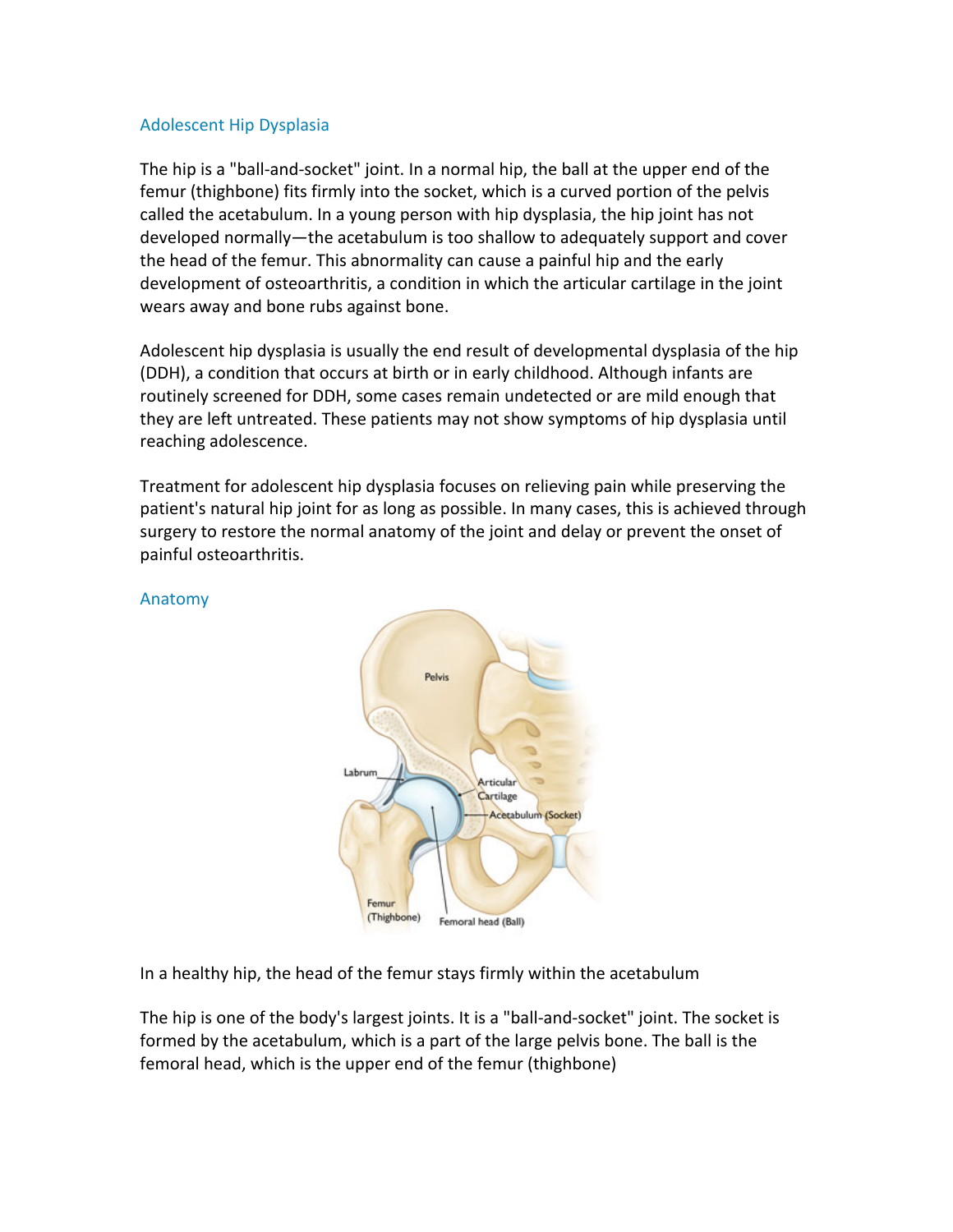The bone surfaces of the ball and socket are covered with articular cartilage, a smooth, slippery substance that protects and cushions the bones and enables them to move easily.

The acetabulum is ringed by strong fibrocartilage called the labrum. The labrum forms a gasket around the socket, creating a tight seal and helping to hold the femoral head in place.

### **Description**

In patients with hip dysplasia, the acetabulum is shallow, meaning that the ball, or femoral head, cannot firmly fit into the socket.

As a result of this abnormality, the way that force is normally transmitted between the bone surfaces is altered. The labrum can end up bearing the forces that should normally be distributed evenly throughout the hip joint. In addition, more force is placed on a smaller surface of the hip cartilage and labrum. Over time, the smooth articular cartilage becomes frayed and wears away and the labrum becomes torn or damaged. These degenerative changes can progress to early osteoarthritis.

The magnitude and severity of hip dysplasia can vary from patient to patient. In mild cases, the head of the femur may simply be loose in the socket. In more severe cases, there may be complete instability in the joint and/or the femoral head may be completely dislocated out of the socket.

#### **Cause**

Adolescent hip dysplasia usually results from developmental dysplasia of the hip (DDH) that is undiscovered or untreated during infancy or early childhood.

DDH tends to run in families. It can be present in either hip and in any individual. It usually affects the left hip and occurs more often in:

- Girls
- First-born children
- Babies born in the breech position

# Symptoms

Hip dysplasia, itself, is not a painful condition. However, pain results when the altered forces in the hip cause degenerative changes to occur in the articular cartilage and the labrum. In most cases, this pain is: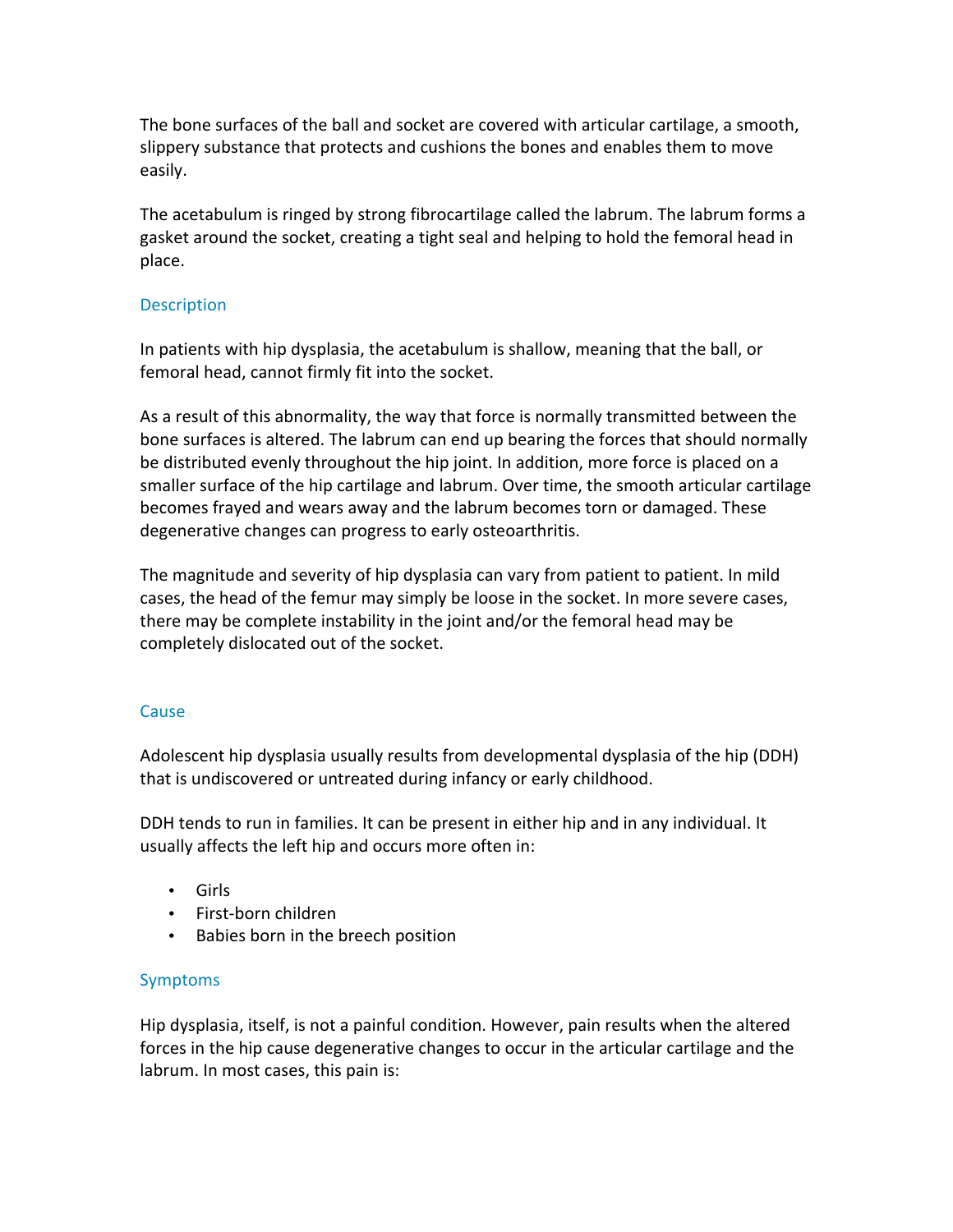- Located in the groin area, although it may sometimes be more toward the outside of the hip
- Occasional and mild initially, but may increase in frequency and intensity over time
- Worse with activity or near the end of the day

Some patients may also experience the feeling of locking, catching, or popping within the groin.

## **Treatment**

Treatment for adolescent hip dysplasia focuses on delaying or preventing the onset of osteoarthritis while preserving the natural hip joint for as long as possible.

## *Nonsurgical Treatment*

Your doctor may recommend nonsurgical treatment if your child has mild hip dysplasia and no damage to the labrum or articular cartilage. Nonsurgical treatment may also be tried initially for patients who have such extensive joint damage that the only surgical option would be a total hip replacement.

Common nonsurgical treatments for adolescent hip dysplasia include:

**Observation.** If your child has minimal symptoms and mild dysplasia, your doctor may recommend simply monitoring the condition to make sure it does not get worse. Your child will have follow-up visits every 6 to 12 months so that the doctor can check for any progression that may warrant treatment.

Lifestyle modification. Your doctor may also recommend that your child avoid the activities that cause the pain and discomfort. For a child who is overweight, losing weight will also help to reduce pressure on the hip joint.

**Physical therapy.** Specific exercises can improve the range of motion in the hip and strengthen the muscles that support the joint. This can relieve some stress on the injured labrum or cartilage.

**Medications.** Nonsteroidal anti-inflammatory drugs (NSAIDs), such as ibuprofen and naproxen, can help relieve pain and reduce swelling in an arthritic joint. In addition, cortisone is an anti-inflammatory agent that can be injected directly into a joint. Although an injection of cortisone can provide pain relief and reduce inflammation, the effects are temporary.

# *Surgical Treatment*

Your doctor may recommend surgery if your child is experiencing pain and has limited damage to his or her articular cartilage. The surgical procedure most commonly used to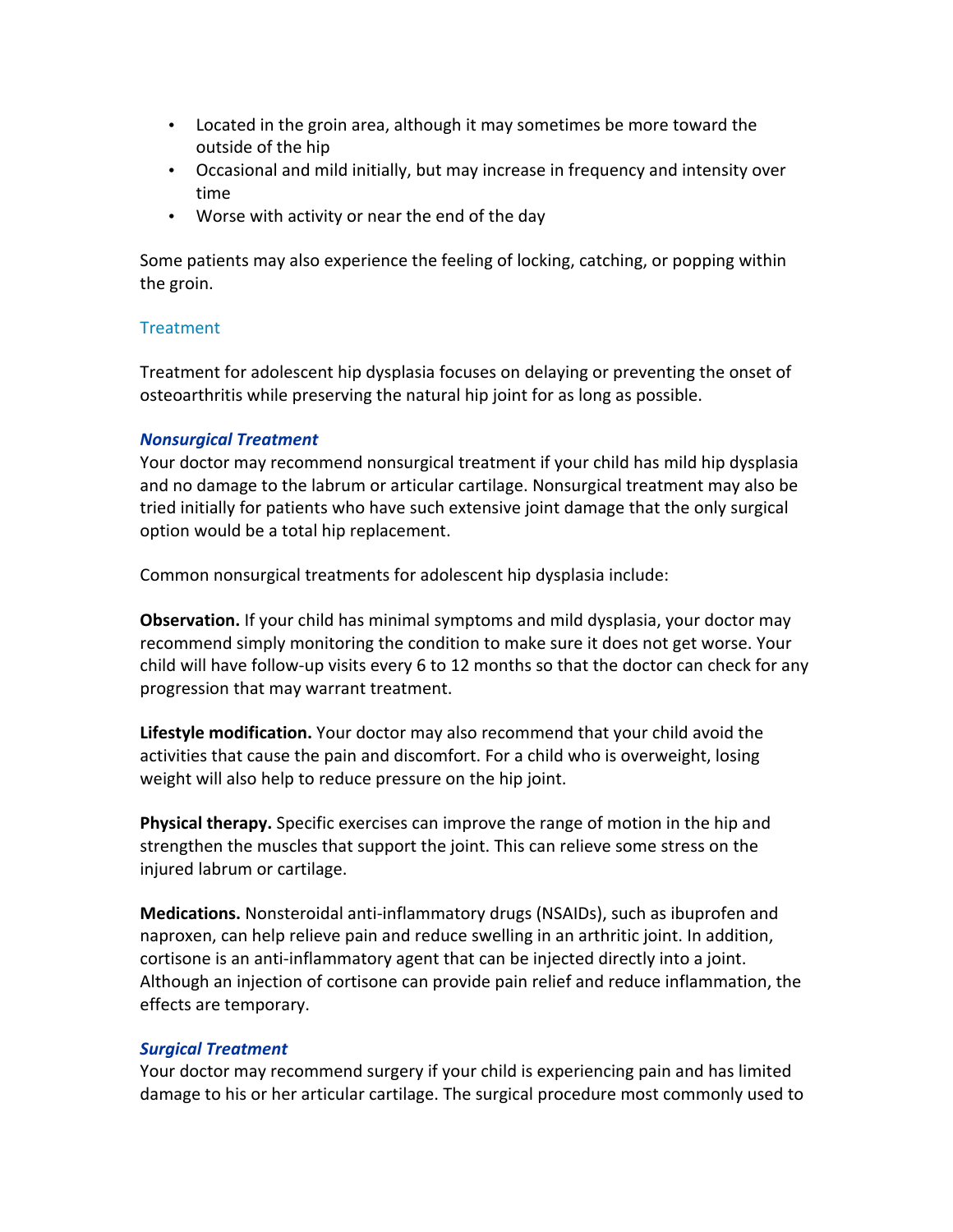treat hip dysplasia is an *osteotomy*. "Osteotomy" literally means "cutting of the bone." In an osteotomy, the doctor reshapes and reorients the acetabulum and/or femur so that the two joint surfaces are in a more normal anatomic position.

There are different types of osteotomies that can be performed to treat hip dysplasia. The specific procedure your doctor recommends will depend on a number of factors, including:

- Your child's age
- The severity of the dysplasia
- The extent of damage to the labrum
- Whether osteoarthritis is present
- The number of remaining growing years

**Periacetabular osteotomy (PAO).** Currently, the osteotomy procedure most commonly used to treat adolescent hip dysplasia is a *periacetabular osteotomy* (PAO). "Periacetabular" means "around the acetabulum."



(A) In a periacetabular osteotomy, four cuts are made in the pelvic bone. (B) The doctor uses a specialized tool to manipulate the bone fragment to gain access to the acetabulum.

In most cases, PAO takes from 2-3 hours to perform. During the surgery, the doctor makes four cuts in the pelvic bone around the hip joint to loosen the acetabulum. He or she then rotates the acetabulum, repositioning it into a more normal anatomic position over the femoral head. The doctor will use x-rays to direct the bony cuts and to ensure that the acetabulum is repositioned correctly. Once the bone is repositioned, the doctor inserts several small screws to hold it in place until it heals.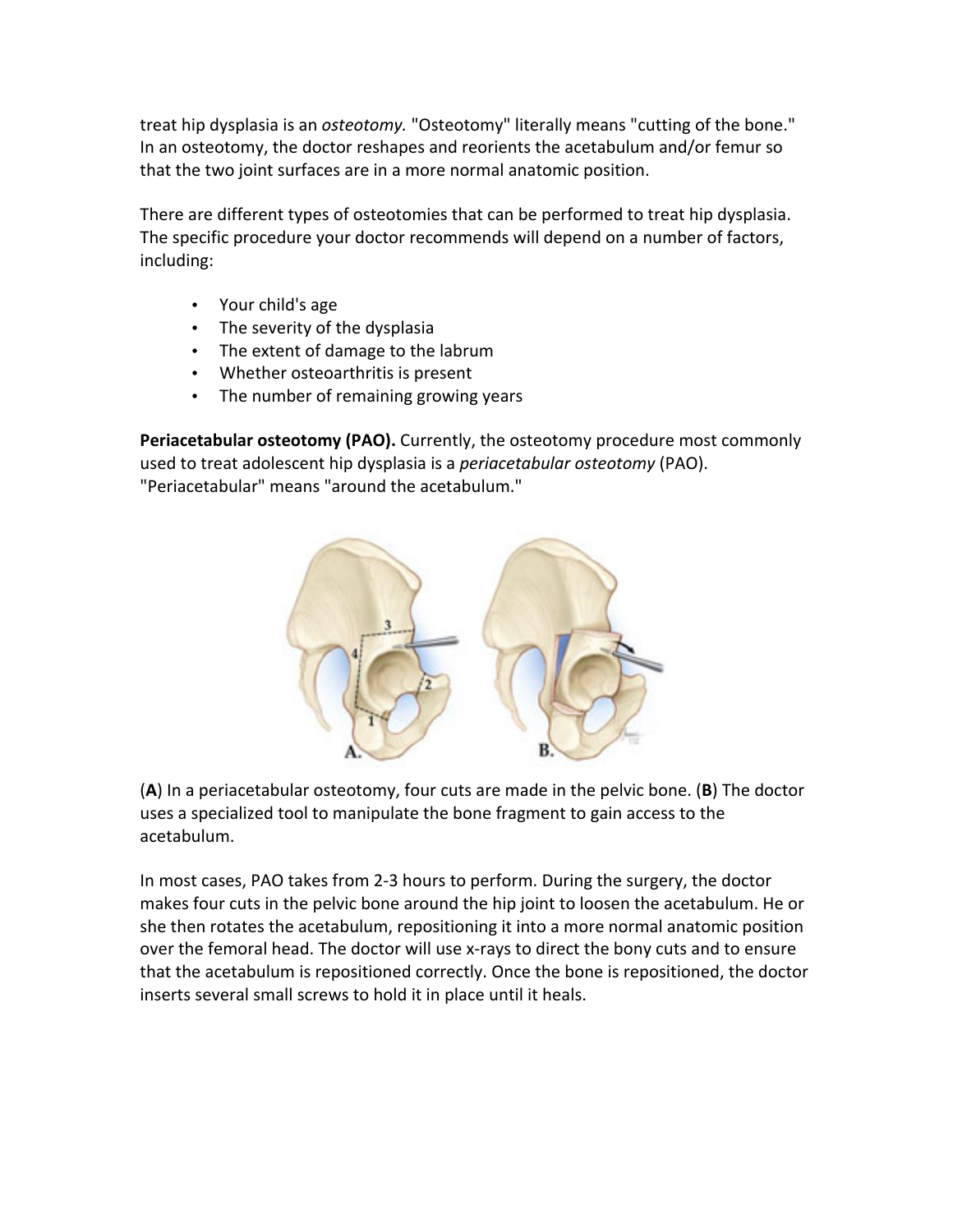

In this x-ray image, the acetabulum has been repositioned during surgery and held in place with screws.

**Arthroscopy.** In conjunction with PAO, your doctor may use hip arthroscopy to repair a torn labrum. During arthroscopy, the doctor inserts a small camera, called an arthroscope, into the joint. The camera displays pictures on a television screen, and your doctor uses these images to guide miniature surgical instruments. Arthroscopic procedures may include:

- Labral refixation. In this procedure, the doctor trims the torn and frayed tissue around the acetabular rim and reattaches the torn labrum to the bone of the rim.
- Debridement. In some cases, simply removing the torn or weakened labral tissue can provide pain relief.

# **Complications**

As with any surgical procedure, there are risks involved with PAO. Your doctor will discuss each of the risks with you and will take specific measures to help avoid potential complications.

Although the risks are low, the most common complications include:

- Infection
- Blood clots
- Injuries to blood vessels and nerves
- Persistent hip pain
- Failure of the osteotomy to heal

#### **Recovery**

Your child will remain in the hospital for 2 to 4 days after surgery. During this time, he or she will be monitored and given pain medication.